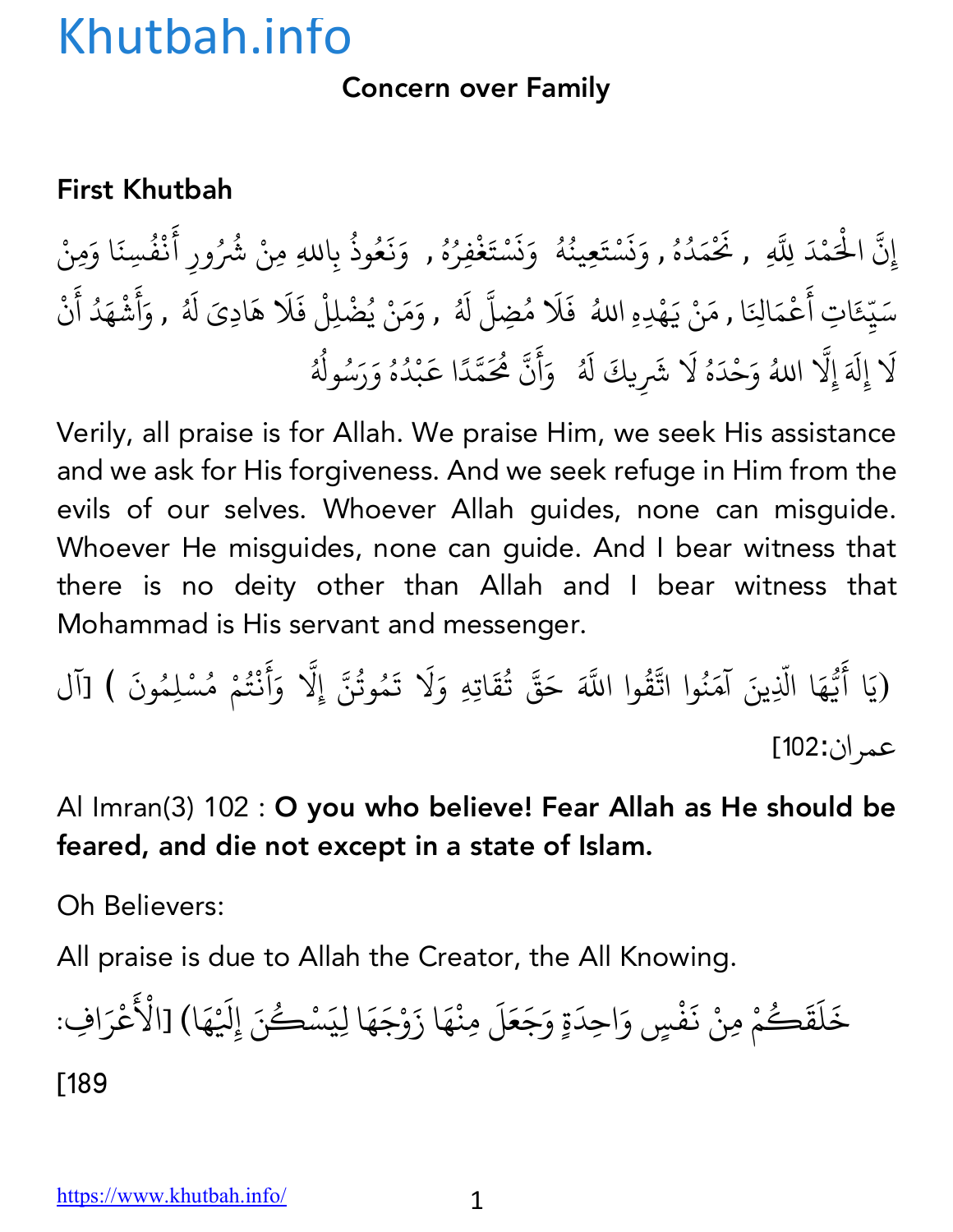#### Al-Araf (7) 189: It is He Who created you from a single soul, and from it He made its spouse, so that he finds comfort in her.

We praise Him for His favors and blessings. We are grateful for his graciousness and kindness. All good is in His hands. And the evil is not attributed to Him. Blessed is He Most Exalted. We seek His forgiveness and repent to Him.

So be conscious of Allah the Exalted and obey Him. And adhere to His religion and reflect on His Book and follow His Prophet. For in that is wisdom and success.

ات K ب عِ ُ <sup>ا</sup> <sup>أ</sup> َ وام ُ ن ْ ز ل ِ َ ِ@ إ ُ ْك َ م ِمن ْ ر ْ َ ك ب ُ ّ م و ْ لا َ ت َ َ ت K ب عِ ُ <sup>د</sup> ْ وا ِمن ِِه أ ُ َ ون و ْ @ِ اء َ ق َ ِليلا َ ً م َ ا ت َ ذ َ ك K ر ون ُ [الأ َ ْ َ ع ْ ر <sup>ا</sup> ِف: 3]. َ

### Al Araf (7) 3: Follow, [O mankind], what has been revealed to you from your Lord and do not follow other than Him any allies. Little do you remember.

The Prophet  $\frac{1600}{2000}$  informed us that the best of people are those who are the best to their families. And he st was the best to his family. He  $\frac{1000}{2000}$  used to repair his shoes, mend his clothes and strive in fulfilling his family's needs.

Oh People:

In Islam, the family is of great importance and standing. And this is evident for whoever ponders on the religious texts in building a family starting with selecting a righteous wife. And a woman agreeing to marry a qualified man. And facilitating the dowry and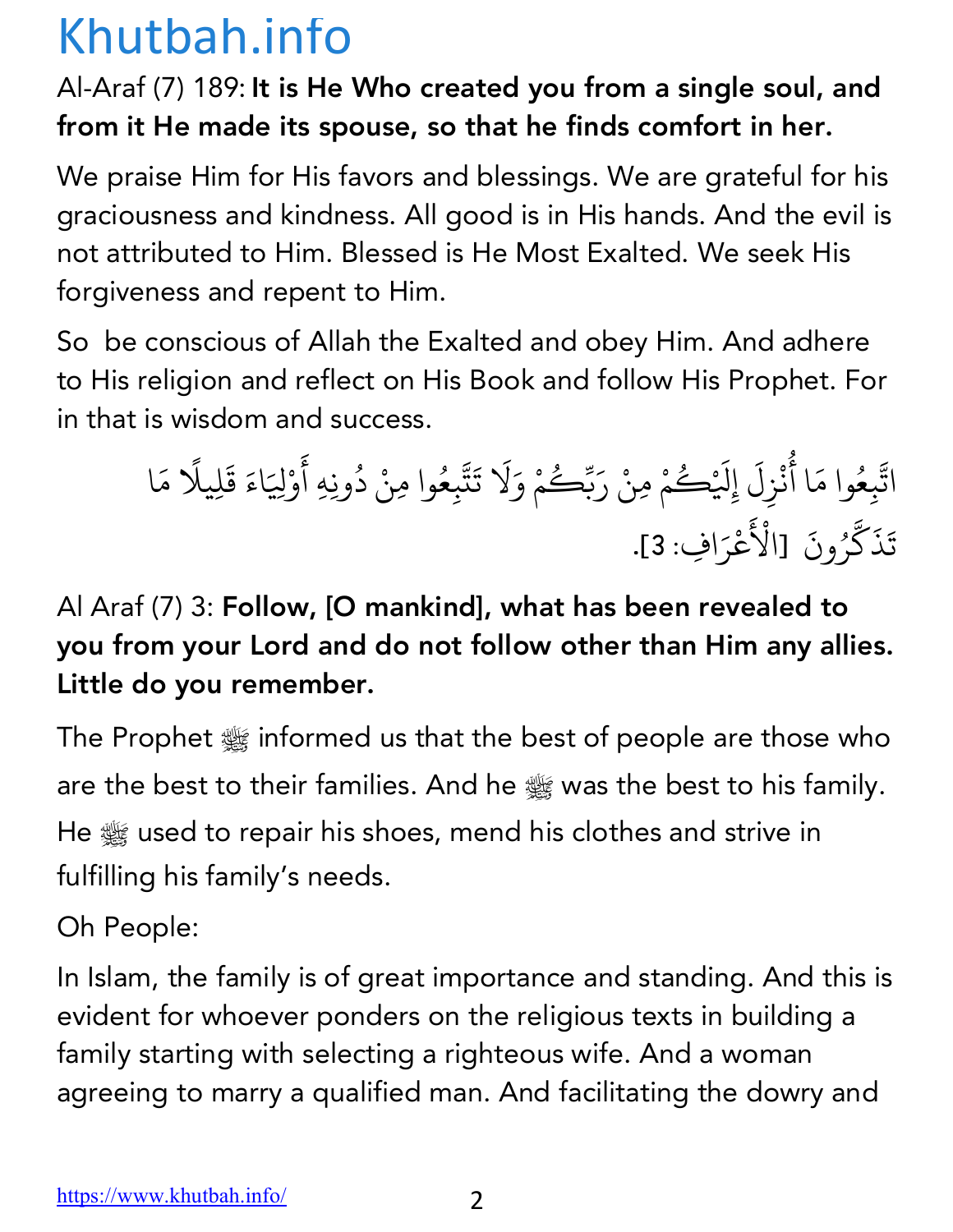expenses on the groom. Such that there is blessing in the marriage.

And likewise what was related from the two spouses making remembrances and supplications and seeking blessings. And what was related of the great reward for excellence in companionship and spending. And a man is rewarded for being playful with his family. And what Allah has established of rights due to the wife from the husband. And rights and obedience due to the Husband from the wife. To the extent that obedience to the husband is prioritized over obedience to the parents even in consideration of the kindness and goodness due to them and the great sin incurred by disrespecting them.

There are many of these rulings. Why? There a many examples. Why? It is for the purpose of building a balanced and righteous family. And so that the children live in a secure and stable environment. To build a strong vibrant ummah (nation). Otherwise, many of the families that have a lot of spousal discord end up separating resulting in devastated and troubled children. They do not feel secure nor do they find solace and tranquility.

And among the most amazing wonders in the Quran is that fear is repeated in the verses of marriage and divorce more than it is repeated for any other matter.

So every step that Allah guides to this great matter is issued with fear to guide the people to fearing that their families will be scattered and lost. And so that they promptly solve marital issues in accordance to the way prescribed by the Lord at the slightest hint of anything that may stifle and agitate life to eliminate issues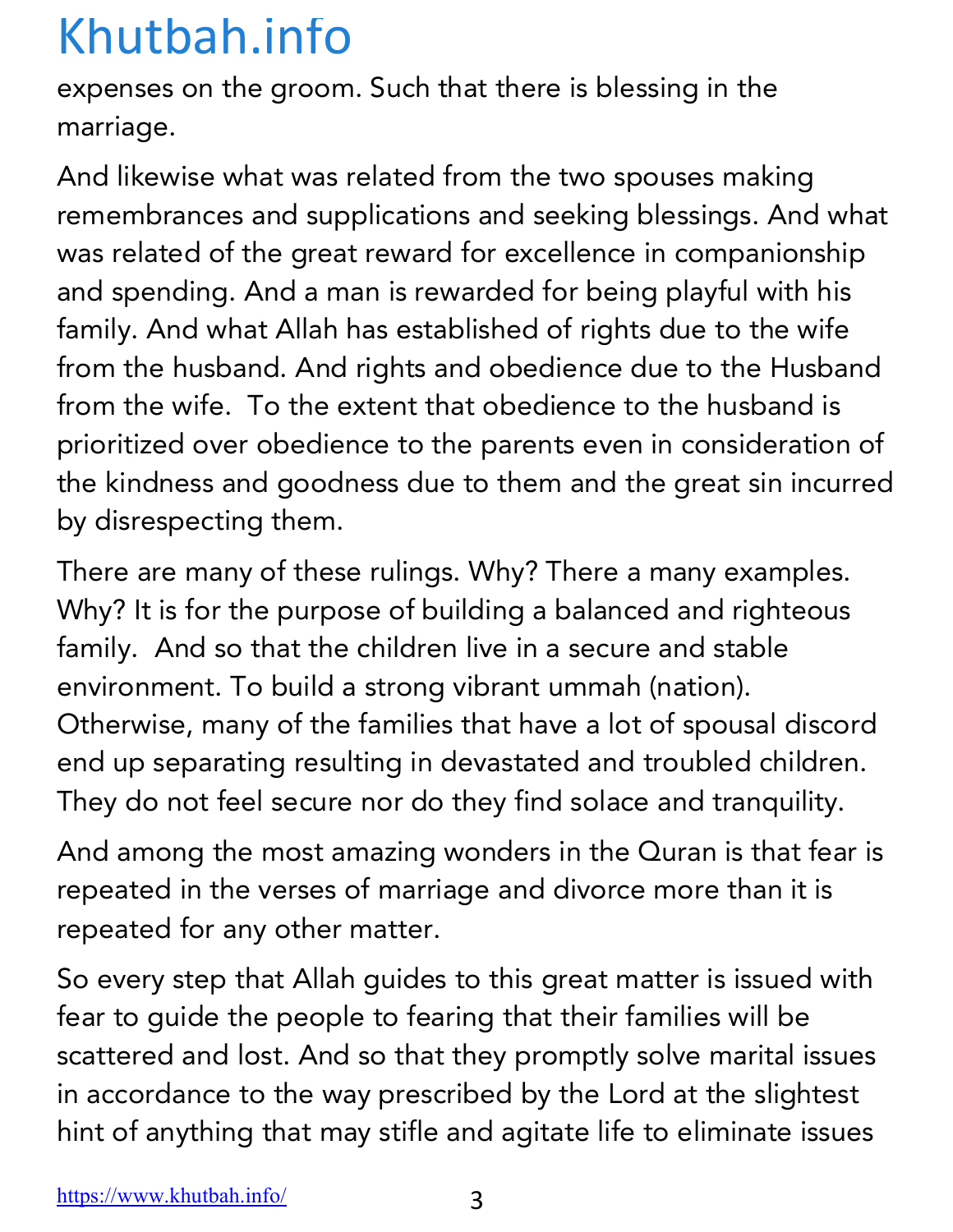in their infancy. And finding solutions to it before it gets worse. Let us consider some brief examples in this regard.

In the verse permitting multiple wives:

و َ c ن ِ ِخف ْ ْ ت ُ م أ ْ َ لا K ي ُ ق ِسط ْ ْ وا ِف ا@ ُ َ ت ام َ ف َ َ ان ُ ِكح ْ <sup>ل</sup> َ اب َ <sup>ا</sup> <sup>ط</sup> َ وام ك َ ُ م ِمن ْ <sup>س</sup> ّ الن َ َ اِء م َ ث ن ْ َ و َ ث لا ُ ث َ و َ ر َ ُ ب اع َ <sup>س</sup> ّ [الن َ اِء: 3] َ

An Nisaa (4) 3: And if you fear that you will not deal justly with the orphan girls, then marry those that please you of [other] women, two or three or four.

And this verse refers to the orphan that is under the guardianship of a man and he wishes to take her as a wife for himself or his son. Due the disparity it may be possible that he fails to give her the rights due to her. If he fears this, then he is prescribed to marry other women with whom he can deal with justly.

Then fear was repeated in the verse in the context of the man not being able to be fair between multiple wives.

فَإِنْ خِفْتُمْ أَلَّا تَعْدِلُوا فَوَاحِدَةً أَوْ مَا مَلَكَتْ أَيْمَانُكُمْ ذَلِكَ أَدْنَى أَلَّا تَعُولُوا **∶** ُ َ K  $\ddot{\phantom{0}}$ ُ **∶ ∶** ا<br>المسلمة<br>المسلمة  $\ddot{\phantom{0}}$ َ**∶**  $\ddot{\phantom{a}}$ ُ ∫<br>∫ َ ֺ<u>֓</u> K  $\ddot{\phantom{0}}$ ُ .<br>[النِّسَاءِ: <mark>3]</mark>.

#### An Nisa (4) 3:But if you fear that you will not be just, then [marry only] one or those your right hands possess [i.e., slaves]. That is more suitable that you may not incline [to injustice].

During marriage, the wife may fall short in the rights of the husband and show signs of defiance against him. So Allah guided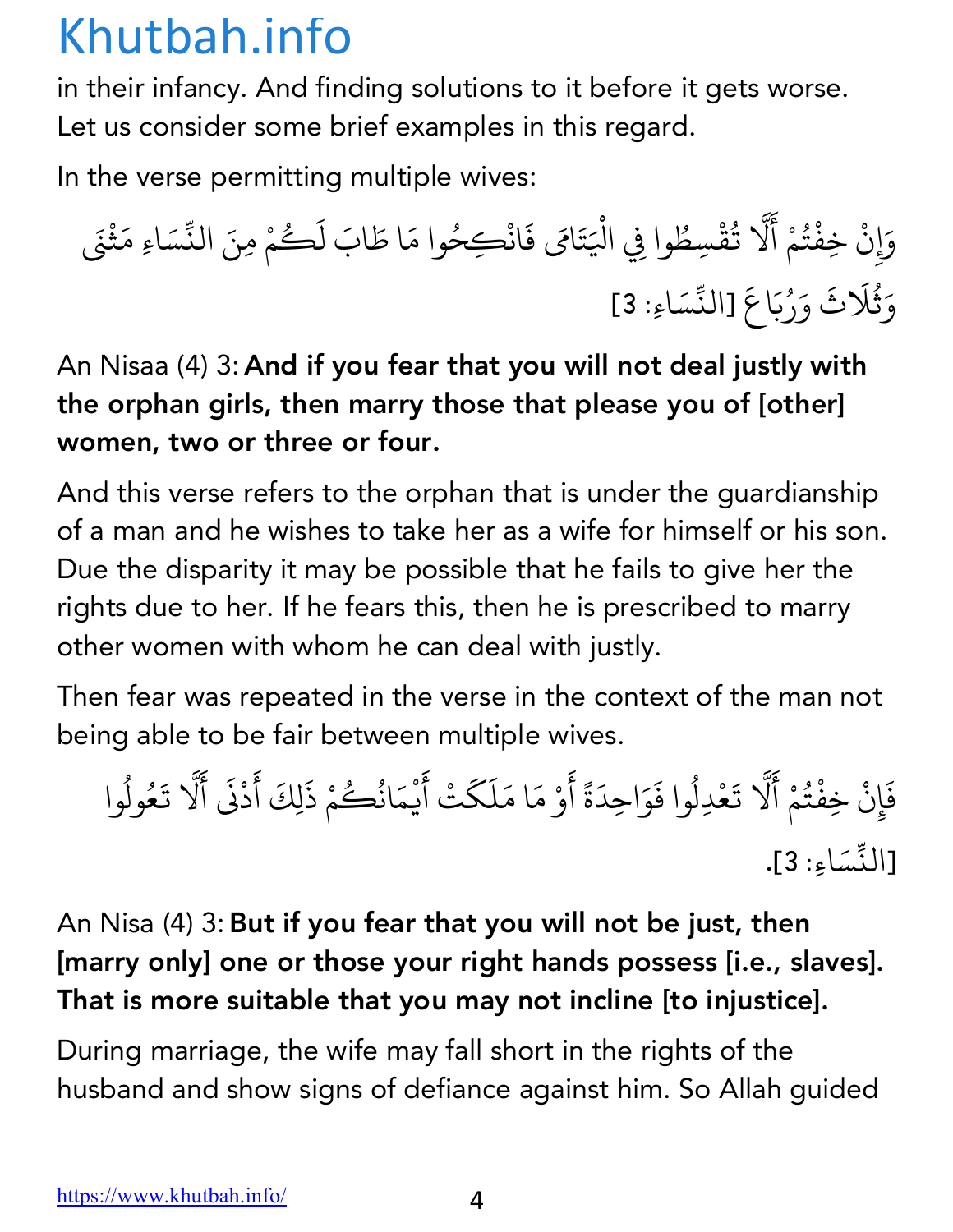the husbands to the treatment of this and He the Exalted indicated the steps of the remedy which was also issued with fear:

وَاللَّاتِي تَخَافُونَ نُشُوزَهُنَّ فَعِظُوهُنَّ وَاهْجُرُوهُنَّ فِي الْمَضَاجِعِ وَاضْرِبُوهُنَّ فَإِنْ K ُ **∶** ز ُ المستقبل المستقبل المستقبل المستقبل المستقبل المستقبل المستقبل المستقبل المستقبل المستقبل المستقبل المستقبل ال<br>والمستقبل المستقبل المستقبل المستقبل المستقبل المستقبل المستقبل المستقبل المستقبل المستقبل المستقبل المستقبل ا **ृ** ؚ<br>ؚ ∫<br>່ ∫<br>≀ .<br>. ُ ؚ<br>ؚ المستقبل المستقبل المستقبل المستقبل المستقبل المستقبل المستقبل المستقبل المستقبل المستقبل المستقبل المستقبل ال<br>والمستقبل المستقبل المستقبل المستقبل المستقبل المستقبل المستقبل المستقبل المستقبل المستقبل المستقبل المستقبل ا ؚ<br>ۣ **ृ** ْ ع<br>أَطَعْنَكُمْ فَلَا تَبْغُوا عَلَيْهِنَّ سَبِيلًا إِنَّ اللَّهَ كَانَ عَلِيًّا كَبِيرًا) [النِّسَاءِ: 34]. َ <u>َّبِيْنِي الْمَسْتَقَلِي</u> ।<br>∫  $\ddot{\phantom{0}}$ ∫<br>≀ ֦֦֚֝֝֝֝֝֟֟֟֓֝֝֬֝ **∶** ْ K  $\overline{\phantom{a}}$ .<br>.<br>. K َ

AnNisa (4) 34: But those [wives] from whom you fear ill conduct - [first] advise them; [then if they persist], forsake them in bed; and [finally], strike them [lightly]. But if they obey you [once more], seek no means against them. Indeed, Allah is ever Exalted and Grand.

With that the wife may not change. Or the husband may be in the wrong and she is in the right. So Allah the Exalted guided to arbitration between the spouses. And this was also issued with fear.

و َ c ن ِ ِخف ْ ت ُ م ِشق ْ اق َ ب َ َ ي م ِِنه ْ ا ف َ َ ان ع َ ث ُ <sup>ك</sup> َ وا <sup>ح</sup> َ م ً <sup>أ</sup> ْ <sup>ا</sup> ِمن َ ه <sup>ح</sup> َ ِلِه <sup>و</sup> ْ ك َ َ م ً <sup>أ</sup> ْ <sup>ا</sup> ِمن َ ه ِله ْ ِن ا إ َ ي ْ ُ ر يد ِ َ ا ِص إ لا ْ ح َ ً ُ ا ي و َ ف ّ Kُ اب ِق ب َ ي ْ ن َ ه ُ م ِن ا إ َ K <sup>ك</sup> Kَ اب ن َ ع َ ً ِليم َ َ ا خ ِي ب <sup>س</sup> ّ <sup>ا</sup> [الن ً اِء: 35]. َ

An Nisa (4) 35: And if you fear dissension between the two, send an arbitrator from his family and an arbitrator from her family. If they both desire reconciliation, Allah will cause it between them. Indeed, Allah is ever Knowing and Aware.

And the woman may hate her husband and not want him due to a specific reason or for no reason but her heart was repulsed from him and she cannot stand to live with him. And the Quran has a remedy for this case.

And the divine ruling was also issued with fear:

https://www.khutbah.info/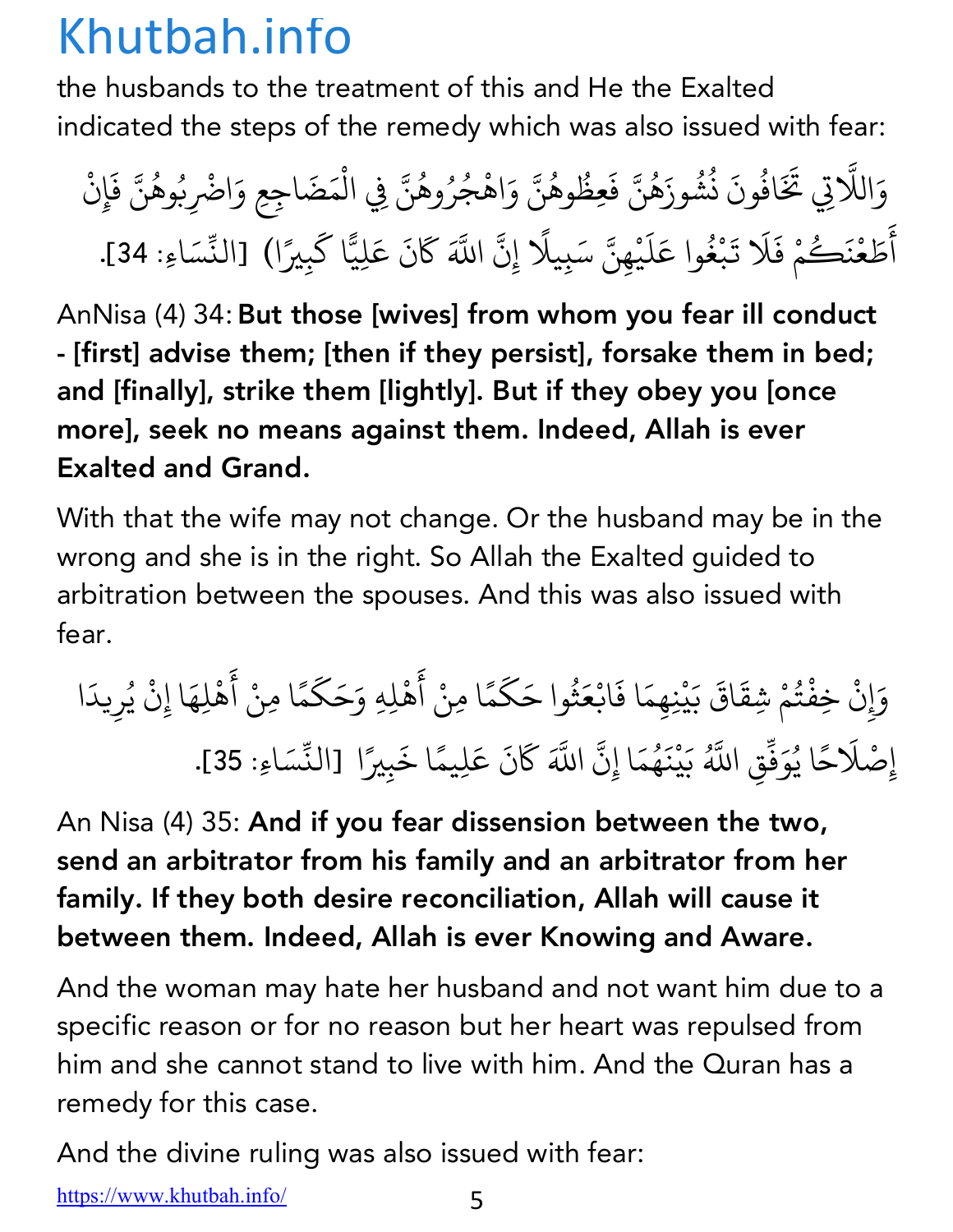وَلَا يَجِلُّ لَكُمْ أَنْ تَأْخُذُوا مِمَّا آتَيْتُمُوهُنَّ شَيْئًا إِلَّا أَنْ يَخَافَا أَلَّا يُقِيمَا حُدُودَ ِ<br>ا  $\ddot{\phantom{a}}$ ֺ֧֦֧֦֧֦֦֧֝֝֝<u>֘</u> ْ المستقبل المستقبل المستقبل المستقبل المستقبل المستقبل المستقبل المستقبل المستقبل المستقبل المستقبل المستقبل ال<br>والمستقبل المستقبل المستقبل المستقبل المستقبل المستقبل المستقبل المستقبل المستقبل المستقبل المستقبل المستقبل ا ֺ֧֦֧֦֧֦֧֦֧֝֝<u>֓</u> ُ المستقبل المستقبل المستقبل المستقبل المستقبل المستقبل المستقبل المستقبل المستقبل المستقبل المستقبل المستقبل ال<br>والمستقبل المستقبل المستقبل المستقبل المستقبل المستقبل المستقبل المستقبل المستقبل المستقبل المستقبل المستقبل ا ا<br>المسلمان<br>المسلمان **∶** ैं।<br>; َ K ُ ِّ بِ ُ **∶** اللَّهِ فَإِنْ خِفْتُمْ أَلَّا يُقِيمَا حُدُودَ اللَّهِ فَلَا جُنَاحَ عَلَيْهِمَا فِيمَا افْتَدَتْ بِهِ تِلْكَ **∶** ُ ैं।<br>। .<br>. المستقبل المستقبل المستقبل المستقبل المستقبل المستقبل المستقبل المستقبل المستقبل المستقبل المستقبل المستقبل ال<br>والمستقبل المستقبل المستقبل المستقبل المستقبل المستقبل المستقبل المستقبل المستقبل المستقبل المستقبل المستقبل ا المُستَّبِينِ بِهِ الْمُسَوِّرِ بِهِ الْمُسْتَفِعِينِ بِهِ الْمُسْتَفِعِينَ بِهِ الْمُسْتَفِعِينَ بِهِ الْمُسَوِّرِ المستقبل المستقبل المستقبل المستقبل المستقبل المستقبل المستقبل المستقبل المستقبل المستقبل المستقبل المستقبل ال<br>والمستقبل المستقبل المستقبل المستقبل المستقبل المستقبل المستقبل المستقبل المستقبل المستقبل المستقبل المستقبل ا ُ َ **∶** ْ ْै।<br>। **∶** حُدُودُ اللَّهِ فَلَا تَعْتَدُوهَا وَمَنْ يَتَعَدَّ حُدُودَ اللَّهِ فَأُولَئِكَ هُمُ الظَّالِمُونَ [الْبَقَرَةِ: المستقبل المستقبل المستقبل المستقبل المستقبل المستقبل المستقبل المستقبل المستقبل المستقبل المستقبل المستقبل ال<br>والمستقبل المستقبل المستقبل المستقبل المستقبل المستقبل المستقبل المستقبل المستقبل المستقبل المستقبل المستقبل ا ُ ُ  $\ddot{\phantom{0}}$ <u>َّبِيْنِي الْمَسْتَقَلِي</u>  $\ddot{\phantom{a}}$ ُ **ृ**  $\ddot{\phantom{a}}$ K ؚ<br>ۣ المستقبل المستقبل المستقبل المستقبل المستقبل المستقبل المستقبل المستقبل المستقبل المستقبل المستقبل المستقبل ال<br>والمستقبل المستقبل المستقبل المستقبل المستقبل المستقبل المستقبل المستقبل المستقبل المستقبل المستقبل المستقبل ا َ المستقبل المستقبل المستقبل المستقبل المستقبل المستقبل المستقبل المستقبل المستقبل المستقبل المستقبل المستقبل ال<br>والمستقبل المستقبل المستقبل المستقبل المستقبل المستقبل المستقبل المستقبل المستقبل المستقبل المستقبل المستقبل ا المستقبل المستقبل المستقبل المستقبل المستقبل المستقبل المستقبل المستقبل المستقبل المستقبل المستقبل المستقبل ال<br>والمستقبل المستقبل المستقبل المستقبل المستقبل المستقبل المستقبل المستقبل المستقبل المستقبل المستقبل المستقبل ا E<br>E<br>E  $\ddot{\phantom{a}}$ .[229

Al Baqarah (2) 229: And it is not lawful for you to take anything of what you have given them unless both fear that they will not be able to keep [within] the limits of Allah. But if you fear that they will not keep [within] the limits of Allah, then there is no blame upon either of them concerning that by which she ransoms herself. These are the limits of Allah, so do not transgress them. And whoever transgresses the limits of Allah it is those who are the wrongdoers [i.e., the unjust].

And it could be the opposite. And that is the man hates the woman and does not want her. But she wants him and it is difficult for her to leave him. And the remedy for this is in the Quran and was issued with fear:

وَإِنِ امْرَأَةٌ خَافَتْ مِنْ بَعْلِهَا نُشُوزًا أَوْ إِعْرَاضًا فَلَا جُنَاحَ عَلَيْهِمَا أَنْ يُصْلِحَا َ إ َ ैं।<br>न ٌ َ ُ ُ ्<br>। ؚ<br>ا ؚ<br>ۣ ्<br>। ्<br>।  $\ddot{\phantom{a}}$ ُ َ بَيْنَهُمَا صُلْحًا وَالصُّلْحُ خَيْرٌ وَأُحْضِرَ َ ْ ्<br>। المستقبل المستقبل المستقبل المستقبل المستقبل المستقبل المستقبل المستقبل المستقبل المستقبل المستقبل المستقبل ال<br>والمستقبل المستقبل المستقبل المستقبل المستقبل المستقبل المستقبل المستقبل المستقبل المستقبل المستقبل المستقبل ا ْ ؚ<br>ا ्<br>। ُ ر<br>ج تِ الْأَنْفُسُ الشَّحَّ وَإِنْ تُحْسِنُوا وَتَتَّقُوا فَإِنَّ ُ ֧֦֖֧֦֦֖֧֦֦֖֦֦֦֖֦֦֖֧֦֦֪֦֖֦֦֖֦֦֖֦֦֖֦֪֦֖֦֦֖֦֪֦֪֦֖֦֪֪֦֝֟֟֟֟֟֟֟֟֟֟֟֟֟֟֟֟֟֟֟֟֬֟֟֟֟֟֟֟֟֟֟֟֟֟֟֬֟֟֟֟֟֟֟֟֟ K **∶** إ ُ َ $\ddot{\phantom{a}}$ K **∶** K اللَّهَ كَانَ بِمَا تَعْمَلُونَ خَبِيرًا [النِّسَاءِ: 128].  $\ddot{\phantom{0}}$ <u>َّأ</u> **∶** المستقبل المستقبل المستقبل المستقبل المستقبل المستقبل المستقبل المستقبل المستقبل المستقبل المستقبل المستقبل ال<br>والمستقبل المستقبل المستقبل المستقبل المستقبل المستقبل المستقبل المستقبل المستقبل المستقبل المستقبل المستقبل ا ्<br>।

An Nisa (4) 128: And if a woman fears from her husband contempt or evasion, there is no sin upon them if they make terms of settlement between them - and settlement is best. And present in [human] souls is stinginess. But if you do good

https://www.khutbah.info/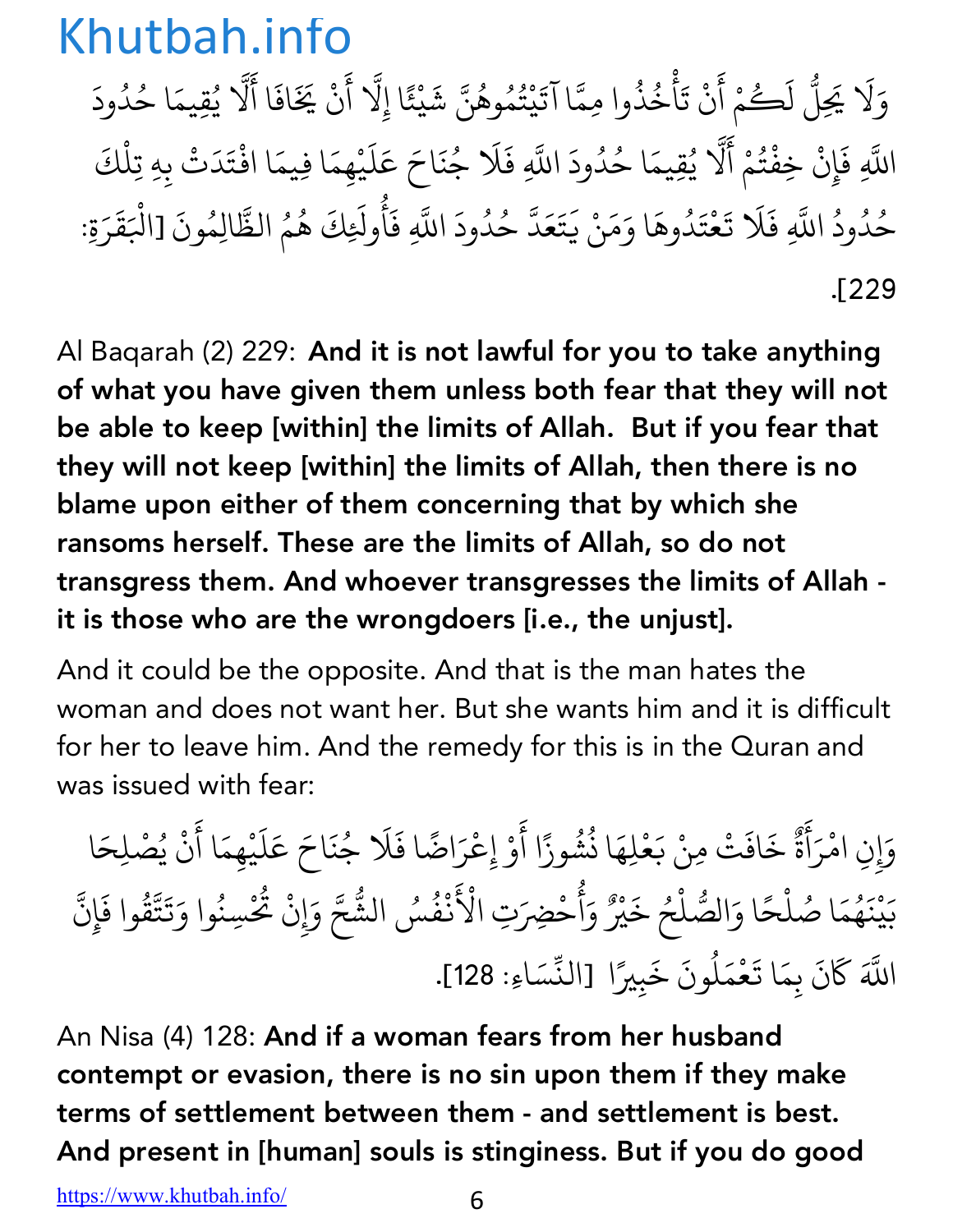#### and fear Allah - then indeed Allah is ever, of what you do, Aware.

أ َ ق ول ُ ُ م ا ت َ َ س م ْ ع َ ون ُ و َ َ أ َ س ْ ت َ غ ِفر ْ َ ِm <sup>و</sup> َ ا+ ُ ل ك َ ُ م ِمن ْ ك ْ ُّ ذ ِ َ ن ف ٍب ْ اس َ ْ ت َ غ ِفر ْ ُ وه إِن ُ ّ ه ُ ه ُ و َ الغ َ ف ُ ور ُ ّ الر ُِحيم

I say what you have heard and I seek forgiveness from Allah for me and you from every sin. So seek forgives from Him, Verily He is Oft-Forgiving, the Most Merciful.

#### Second Khutbah

م َ ال د ْ ُ +ِ ّ <sup>O</sup> ّ الص َ ِ , <sup>و</sup> َ ة ُ و <sup>O</sup> ّ الس َ <sup>ر</sup> ََ ُ <sup>x</sup> <sup>م</sup> َ س َ ُ <sup>أ</sup> َ <sup>و</sup> ِل اِ+ , <sup>و</sup> َ ش ْ ه د َ أ ُ َ ن ْ Z إِل َ ْ َ إِZ َ ْ ّ ا َ +ُ و ح َ د ْ َ ه ُ Z ش َ ْ َ يِ ك ْ ل َ َ ُ و َ أ َ ش ه د َ أ ُ َ ن م ّ م َُ ّ د َ ا ً ع َ ب ْ د ُ ه ُ و ر َ س َ ُ و ل ْ ُ ُ

All praise is to Allah, and peace and blessings upon the Messenger of Allah, and I bear witness that there is no deity other than Allah and I bear witness that Mohammad is His slave and messenger.

#### Oh people:

The Quran provides remedies for the marital cases. And it explained the treatment of disobedience and arbitration between spouses. And explained the rulings for the standard divorce and the divorce requested by the woman. And detailed the rights of the two spouses. And established the law of pairing between the two spouses.

ف َ إ مِ س ْ اك َ ٌ ب مِ َ ع ْ ر ف أ ُ َ وٍ و ْ ت ْس َ يح ِ ٌ ب ِ ِح إ س ْ ان َ [اك ٍ ْ قَ َ ر َ .[229 :ِ ة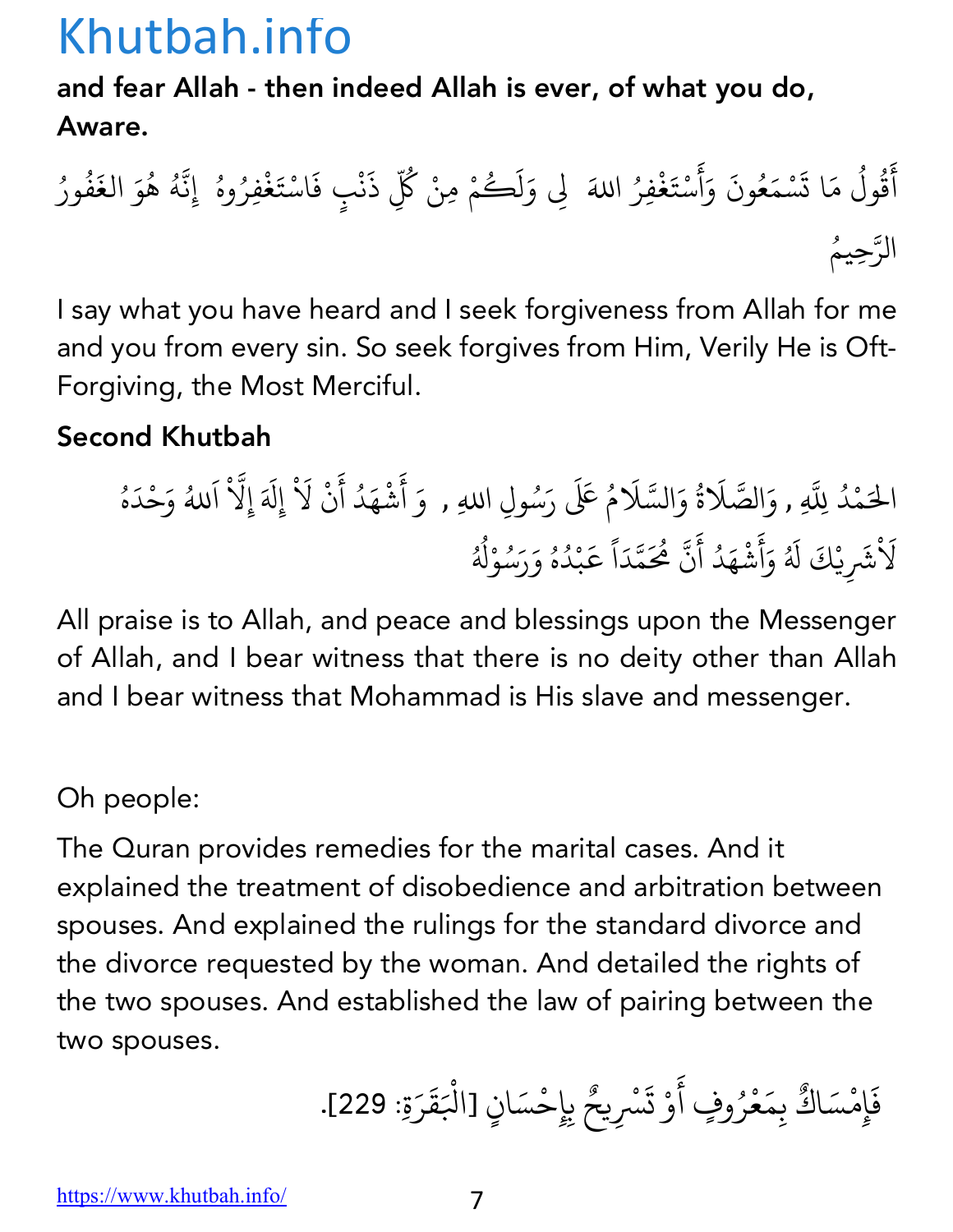#### Al Baqarah (2) 229: Then [after that], either keep [her] in an acceptable manner or release [her] with good treatment.

And the issuance of many of the verses with fear indicates that it is necessary for the spouses and their representatives to solve any issues before they materialize. Rather by sensing them. Because stable homes produce mature families. And balanced children benefit their families and their ummah (nation). And how very eager the shaytan is to plant discord between the spouses. And to unravel the loving and affectionate families. As was revealed in the Hadith related by Jaber (may Allah be pleased with him) who said: the Messenger of Allah  $\frac{dx}{dx}$  said:

إِنَّ إِبْلِيسَ يَضَعُ عَرْشَهُ عَلَى الْمَاءِ، ثُمَّ يَبْعَثُ سَرَايَاهُ، فَأَدْنَاهُمْ مِنْهُ مَنْزِلَةً المستقبل المستقبل المستقبل المستقبل المستقبل المستقبل المستقبل المستقبل المستقبل المستقبل المستقبل المستقبل ال<br>والمستقبل المستقبل المستقبل المستقبل المستقبل المستقبل المستقبل المستقبل المستقبل المستقبل المستقبل المستقبل ا َ ्<br>। ْ ُ.<br>. َ ُ **ृ** ैं. المسلم<br>المسلمان<br>المسلمان ؚ<br>ۣ ्<br>।  $\frac{1}{2}$ ر<br>أَعْظَمُهُمْ فِتْنَةً، يَجِيءُ أَحَدُهُمْ فَيَقُولُ: فَعَلْتُ كَذَا وَكَذَا، فَيَقُولُ: مَا صَنَعْتَ ֪֪֚֚֡֡֝֬֝֝֟֟*֟* المستقبل المستقبل المستقبل المستقبل المستقبل المستقبل المستقبل المستقبل المستقبل المستقبل المستقبل المستقبل ال<br>والمستقبل المستقبل المستقبل المستقبل المستقبل المستقبل المستقبل المستقبل المستقبل المستقبل المستقبل المستقبل ا ُ <u>់</u> **∶ ا**<br>المنابع ्<br>। ُ المسلم<br>المسلمان<br>المسلمان **∶ ∶** ِّ بِهِ الْمُسْتَقِينَ بِهِ الْمُسْتَقِينَ بِهِ الْمُسْتَقِينَ بِهِ الْمُسْتَقِينَ بِهِ الْمُسْتَقِينَ بِهِ ا َ ै<br>ॄ َ ֦֦֦֦֦֖֚֚֚֚֝֝֝֝֝֝֝֝֝֬֝֝֝**֟ ∶** َ ُ َ  $\ddot{\phantom{a}}$ شَيْئًا، قَالَ ثُمَّ يَجِيءُ أَحَدُهُمْ فَيَقُولُ: مَا تَرَكْتُهُ حَتَّى فَرَّقْتُ بَيْنَهُ وَبَيْنَ امْرَأَتِهِ، َ المستقبل المستقبل المستقبل المستقبل المستقبل المستقبل المستقبل المستقبل المستقبل المستقبل المستقبل المستقبل ال<br>والمستقبل المستقبل المستقبل المستقبل المستقبل المستقبل المستقبل المستقبل المستقبل المستقبل المستقبل المستقبل ا K ैं।<br>। المستقبل المستقبل المستقبل المستقبل المستقبل المستقبل المستقبل المستقبل المستقبل المستقبل المستقبل المستقبل ال<br>والمستقبل المستقبل المستقبل المستقبل المستقبل المستقبل المستقبل المستقبل المستقبل المستقبل المستقبل المستقبل ا ؚ<br>ۣ **∶** ्<br>। ُ  $\ddot{\phantom{0}}$ <u>់</u> ُ ؚ<br>ۣ َ K ∫<br>≀ **∶** ْ ्<br>। ؚ<br>ۣ **∶** ْ **∶** ्<br>। قَالَ: فَيُدْنِيهِ مِنْهُ وَيَقُولُ: نِعْمَ أَنْتَ'' (مُسْلِمٌ:2813). َ ُ ؚ<br>ۣ ्<br>। َ ُ <u>َّأ</u>  $\ddot{\phantom{a}}$ 

Indeed Iblis places his throne upon water; he then sends detachments (for creating dissension) ; the closest to him in rank are those who make the most dissension. One of them comes and says: "I did so and so." And he says: "You have done nothing." Then one among them comes and says: "I did not spare so and so until I sowed the seed of discord between a husband and a wife." He then brings him near to him and says: "You are good." [Muslim 2813]

So Be conscious of Allah the Exalted and obey Him.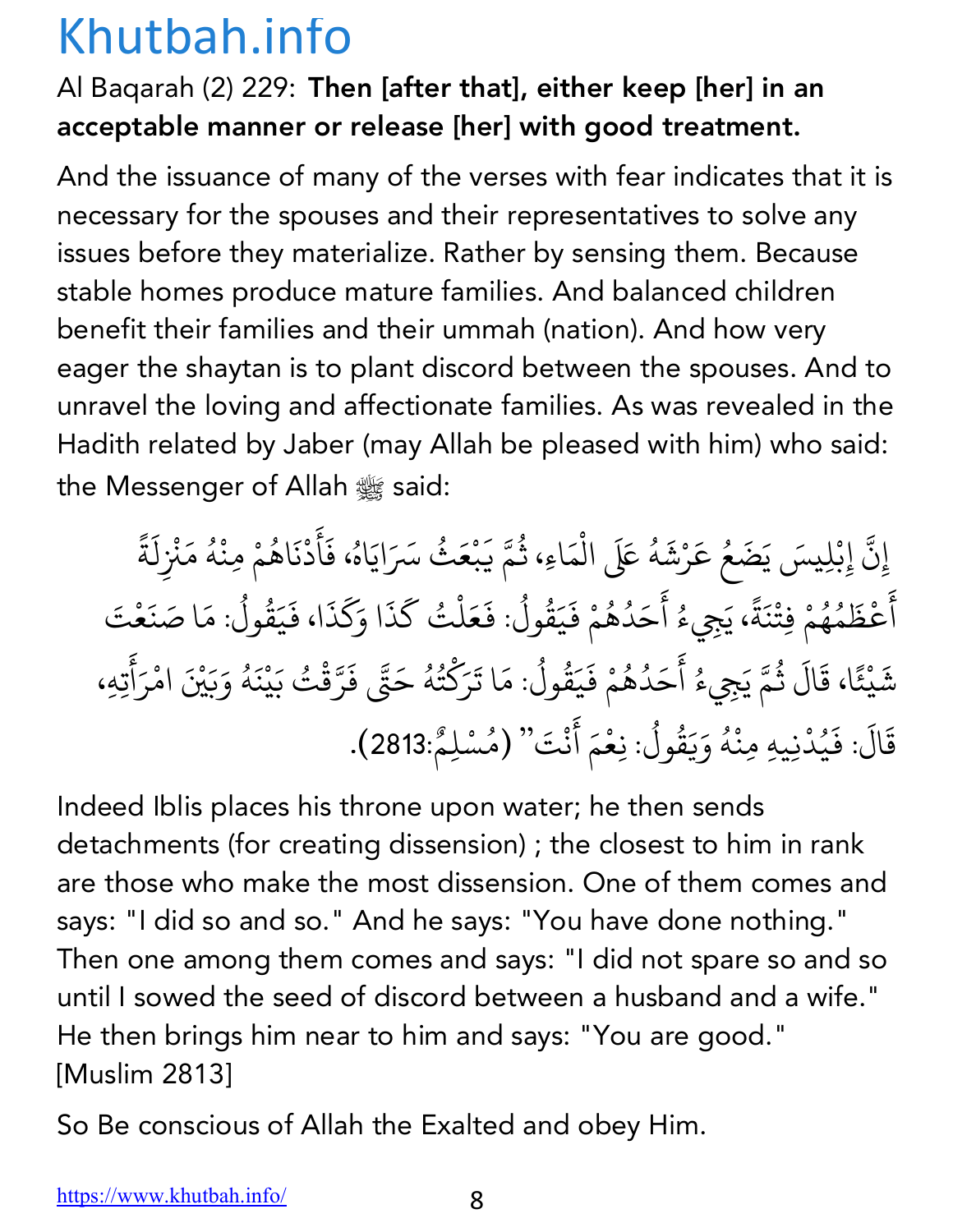وَقَدِّمُوا لِأَنْفُسِكُمْ وَاتَّقُ َ  $\ddot{\phantom{a}}$ <u>،</u>  $\ddot{\phantom{a}}$ المستقبل المستقبل المستقبل المستقبل المستقبل المستقبل المستقبل المستقبل المستقبل المستقبل المستقبل المستقبل ال<br>والمستقبل المستقبل المستقبل المستقبل المستقبل المستقبل المستقبل المستقبل المستقبل المستقبل المستقبل المستقبل ا ِ<br>ا K ُ ر<br>س وا اللَّهَ وَاعْلَمُوا أَنَّكُمْ مُلَاقُوهُ وَبَشِّرِ الْمُؤْمِنِينَ ؚ<br>ا **∶** َ K ∫<br>∫ ्<br>। المستشرك المستشرك المستشرك المستشرك المستشرك المستشرك المستشرك المستشرك المستشرك المستشرك المستشرك المستشركة ا<br>والمستشركة المستشركة المستشركة المستشركة المستشركة المستشركة المستشركة المستشركة المستشركة المستشركة المستشركة ا<br>المسلمانية<br>المسلمانية َ ْ ُ َ[اك قَ ر َ .[223 :ِ ة ْ  $\ddot{\phantom{a}}$ 

Al Baqarah (2) 223: And put forth [righteousness] for yourselves. And fear Allah and know that you will meet Him. And give good tidings to the believers.

We ask Allah the Exalted to teach us what benefits us and to bestow on us the implementation of what we learned. And to guide us to what pleases Him. Indeed, He is All Hearing, Answering.

هَذَا وَصَلُّوا وَسَلِّهُ **.** ֧֦֧֝<u>֘</u> وا عَلَى نَبِيِّكُم كَمَا أَمَرَكُمْ بِذلِكَ رَبُّكُ **∶** َ  $\ddot{\phantom{a}}$ ∫<br>∫ **∶** ر<br>گ مْ , فَقَالَ **∶ ∶** 

I conclude with this and send prayers of blessings and peace upon your Prophet as your Lord commanded:

إِن ֪֡֡֟֓֟֓֝֟֟֓֝֬֝֟֓֝֬֝֟֓֝֬֝֟֝֬**֟** ्<br>द اللَّهَ وَمَلَابِكَتَهُ يُصَلُّونَ عَلَى النَّبِيِّ ۚ يَا أَيُّهَا الَّذِينَ آمَنُوا صَلُّوا عَلَيْهِ وَسَلِّمُوا تَسْلِيمًا **∶** ֦֖֚֚֚֚֚֚֝֝֝֝֝֝֝֝֬֝֓֝֝֬֝֝֝֝֬**֟ ∶** ∫<br>່ ُ **. ّ ∶** ֧֪֪֪֦֪֦֧֦֪֦֧֦֪֧֦֪֦֧֦֪֪֦֧֝֟֟֟֟֟֟֟֟֟֟֟֟֟֟֟֟֬֟֟֟֟֬֟֟֟֟֝֟֟֟֟֟֟֬֟֟֟֟֟֟֟֬֟ **: ∶** ُ **.** َ**∶ ـ ∶ ا**<br>ا

Al Ahzaab (33) 56: Indeed, Allah confers blessing upon the Prophet, and His angels [ask Him to do so]. O you who have believed, ask [ Allah to confer] blessing upon him and ask [ Allah to grant him] peace.

اللَّهُمَّ اهْدِنا فِيمَنْ هَدَيْتَ وَعَافِنا فِيمَنْ عَافَيْتَ وَتَوَلَّنا فِيمَنْ تَوَلَّيْتَ وَبَارِكْ لنا فِيمَا ֧֖֧֦֧֚֚֝֝֝֬<br>֧֚֝ ُ <u>:</u> **∶ ∶ ∶** ؚ<br>ׇ֚֡֡<br>ׇ֧֖֝֝֬֝֝֬֝֬֝֝֬֝֬֝֬֝֬֝֬֝֬֝֬֝֬֝֬**֚ ٍ** ֧֧֦֧֖֚֚֚֝֟֓֝֝֬֝<br>֧֚֝<br>֧֚֝ **∶ ∶** أ َ ِ<br>عُطَيْتَ وَقِنا شَرَّ مَا قَضَيْتَ إِنَّكَ تَقْضِي وَلاَ يُقْضَى عَلَيْكَ وَإِنَّهُ لاَ يَذِلُّ مَنْ وَالَيْتَ **∶ ∶** َ المستقبل المستقبل المستقبل المستقبل المستقبل المستقبل المستقبل المستقبل المستقبل المستقبل المستقبل المستقبل ال<br>والمستقبل المستقبل المستقبل المستقبل المستقبل المستقبل المستقبل المستقبل المستقبل المستقبل المستقبل المستقبل ا ֦֧֦֧֦֧֦֧ׅ֧֦֧ׅ֧֧ׅ֧ׅ֧֦֧ׅ֧֧ׅ֧֚֝֝֝֜֓֓֜֓֟֓֜֜֓֜֓֜֓֜֜֓ **∶** .<br>י **∶** ֧֦֧֦֧֝<u>֘</u> تَبَارَكْتَ رَبَّنَا وَتَعَالَيْتَ  $\ddot{\phantom{0}}$ َ **∶** ֧֧֦֧֡֝֟֟֟֟֟֟֟֟֟֟֟֟֟֟֟֟֟֟֟֟֡֬֟֟֟<br>֧֝֟֩֝**֟ ∶ ∶**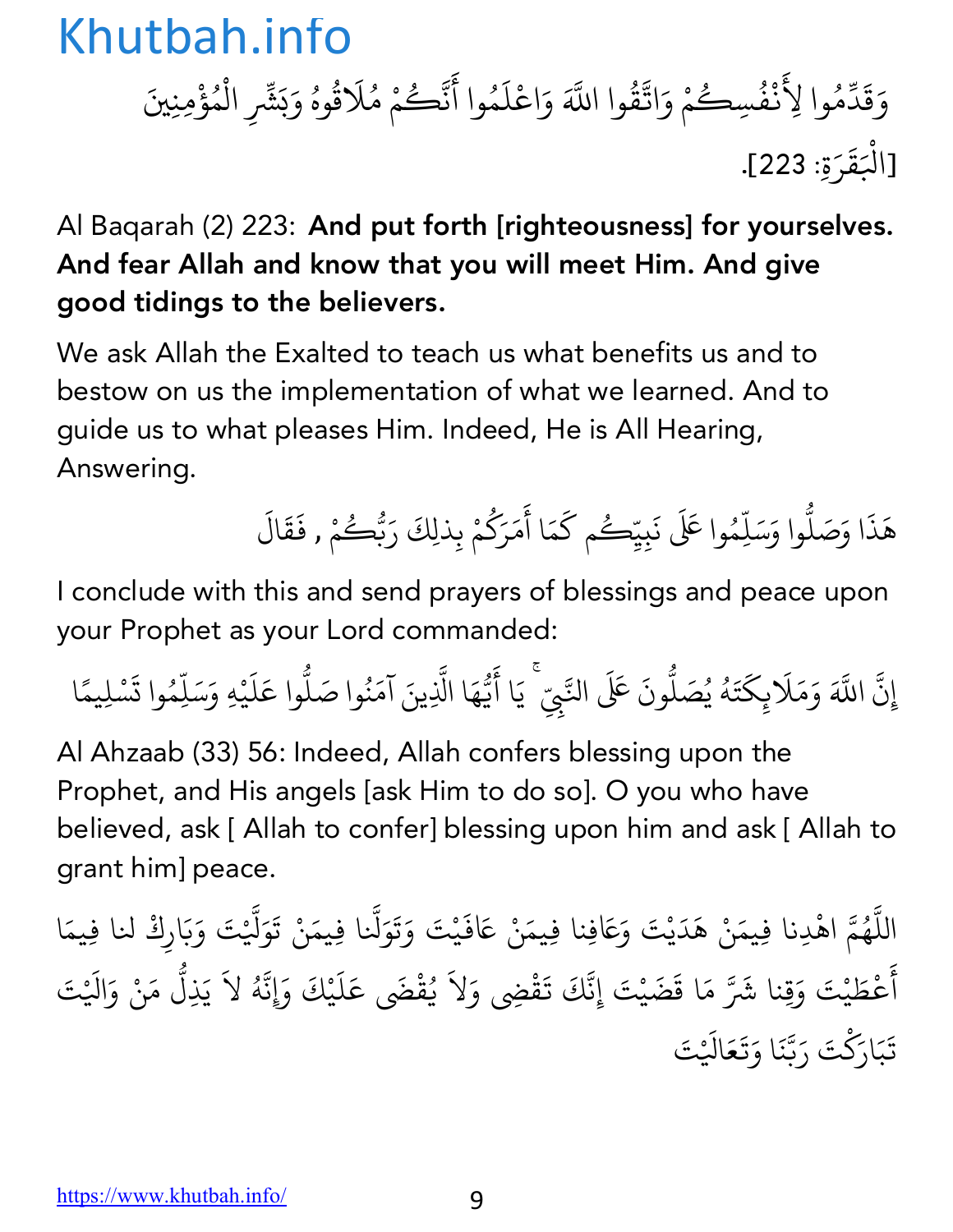O Allah, guide us with those whom You have guided, grant us well-being among those You have granted well-being, be an ally to us along with those whom You are an ally to, and bless what You have bestowed upon us, and save us from the evil of what You have decreed. For verily You decree and none can decree over You. He whom You support can never be humiliated. Glory is to You, our Lord, You are Blessed and Exalted.

اللَّهُمَّ إِنَّا نَسْأَلُكَ مِنَ الْخَيْرِ كُلِّهِ عَاجِلِهِ وَآجِلِهِ مَا عَلِمْنا مِنْهُ وَمَا لَمْ نَعْلَمْ وَنَعُوذُ بِكَ ֧֧֦֧֖֖֚֚֚֚֚֝֝֝֬֝<br>֧֚֚֝<br>֧֚֝ ُ **∶** <u>ّ</u> **∶** ل ُ ْ ْ∫<br>່ **∶ ∶** <u>َ</u> **∶ ∶ ∶** ُ ؚ<br>ؚ مِنَ الشَّرِّ كُلِّهِ عَاجِلِهِ وَآجِلِهِ مَا عَلِمْنا مِنْهُ وَمَا لَمْ نَعْلَمْ اللَّهُمَّ إِنَّا نَسْأَلُكَ مِنْ خَيْرِ مَا ∫<br>່ **∶ ∶** ْ **∶** ֧֦֧֡֝֟֟֟֟֟֟֟֟֟֟֟֟֟֟֟֡֟֟֟֟<br>֧֧֝֟֩<u>֟</u>֖֟֟֟֟֟֟ المستقبل المستقبل المستقبل المستقبل المستقبل المستقبل المستقبل المستقبل المستقبل المستقبل المستقبل المستقبل ال<br>والمستقبل المستقبل المستقبل المستقبل المستقبل المستقبل المستقبل المستقبل المستقبل المستقبل المستقبل المستقبل ا **∶** <u>َّ</u> **∶** ل المستقبل المستقبل المستقبل المستقبل المستقبل المستقبل المستقبل المستقبل المستقبل المستقبل المستقبل المستقبل ال<br>والمستقبل المستقبل المستقبل المستقبل المستقبل المستقبل المستقبل المستقبل المستقبل المستقبل المستقبل المستقبل ا **∶** سَأَلَكَ عَبْدُكَ وَنَبِيُّكَ وَنَعُوذُ بِكَ ֺ<u>֓</u> َ ل **∶** ֧֢֚֝֝֟֟֟֟֟֟֟֟֜ ْ ्<br>। **∶** ्<br>। **∶** ُ ، مِنْ شَرِّ مَا عَاذَ بِهِ عَبْدُكَ وَنَبِيُّكَ اللَّهُمَّ إِنَّا نَسْأَلُكَ **∶** ֝֝֝֝֝֟֟֟֟֟֟֟֟֟֟֟֜֜*֟* ْ **∶ ∶** ّ ُ **∶** <u>ّ</u> ֖֪֦֚֚֚֚֚֝֝֝֝֝֝֝֝֝֝֝**֝** ل ُ ؚ<br>ؚ الْجَنَّةَ وَمَا قَرَّبَ إِلَيْهَا مِنْ قَوْلٍ أَوْ عَمَلٍ وَنَعُوذُ بِكَ مِنَ النَّارِ وَمَا قَرَّبَ إِلَيْهَا مِنْ قَوْلٍ أَوْ ْ َ ֧֧֧֧֚֝֟֓֕֝֟֓֕֬֝֟֓֓֝֬֝֬֝֬֝֬֝֬֝֬֝֬֝֬֝֟֓֬֝֬֝֓֬֝֬֓֬ ؚ<br>: ֧֡֡֟֟֟֟֟֟֟֟֟֟֟֟֟֟֟֟֟֟֟֟֟֡֟֟֟<u>֟</u> **∶** ْ **∶ ∶** ֧֢֚֝֝֟֟֟֟֟֟֟֟֜ َ **∶** ُ ֧֧֝֟֓֓֝֬֟֓֓֬֝֬֝֓֓֬֝֬֝֬֝֬֝֬֝֬֝֬֝֬֝֬֝֬֝֬֓֬֝֬ **∶** ֧֧֦֖֚֚֚֝֝֬ **∶** ْ **∶ ∶** ْ عَمَلٍ وَنَسْأَلُكَ أَنْ تَجْ ֚֝֝֟֟֟֟֟֟֟֟֟֟֟֟֓֡֬ َ ن **∶** <u>َ</u> **∶** ل ِّ بِ ์<br>: حَلَ كُلَّ ِ<br>قَضَاءٍ قَضَيْتَهُ لَنا خَيْرً **∶** ْ ै।<br>। ا

O Allah, We ask You for all that is good, in this world and in the Hereafter, what we know and what we do not know. O Allah, we seek refuge with You from all evil, in this world and in the Hereafter, what we know and what we do not know. O Allah, we ask You for the good that Your servant and Prophet has asked You for, and we seek refuge with You from the evil from which Your servant and Prophet sought refuge. O Allah, we ask You for Paradise and for that which brings one closer to it, in word and deed, and we seek refuge in You from Hell and from that which brings one closer to it, in word and deed. And we ask You to make every decree that You decree concerning us good